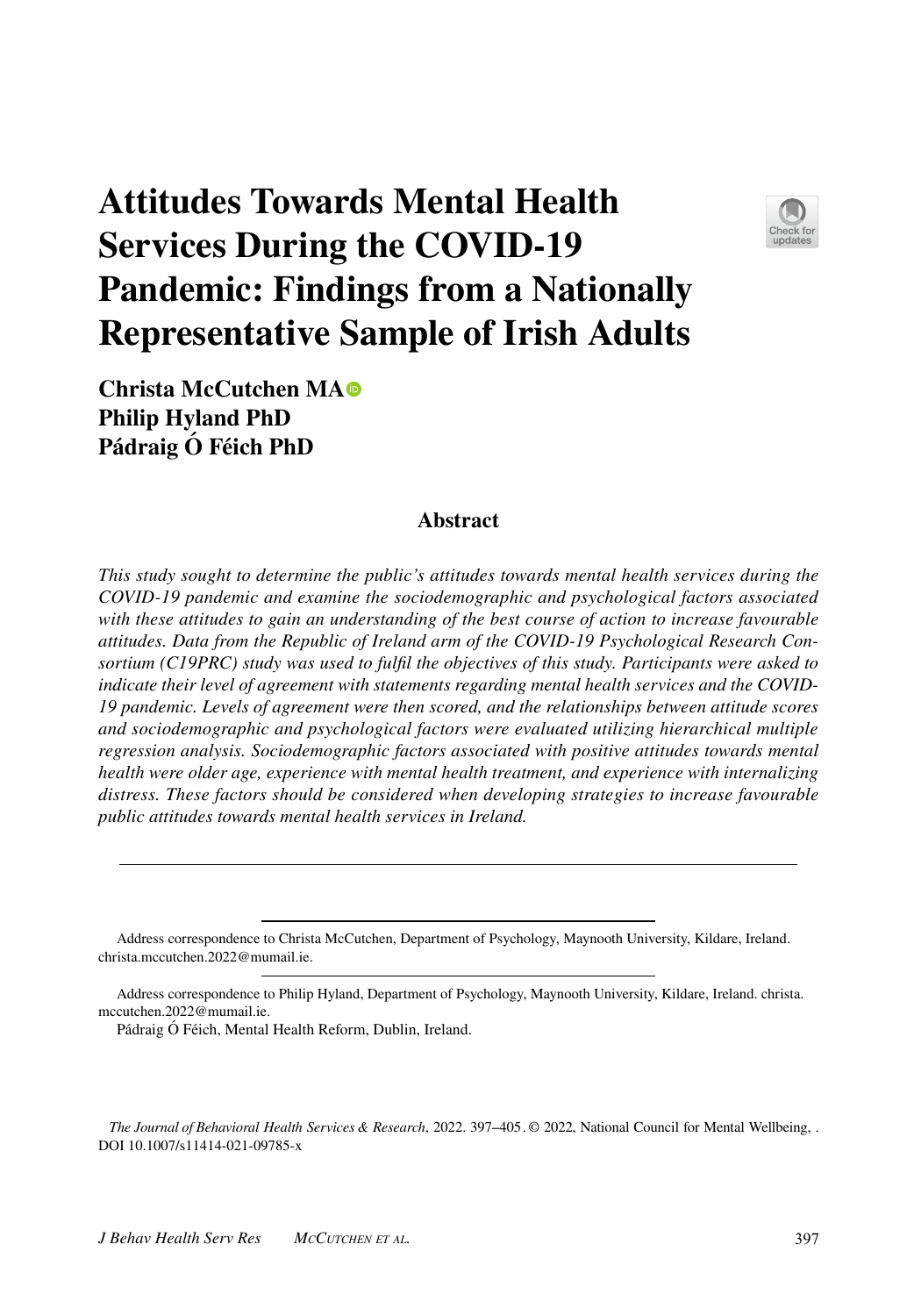Despite fears that the COVID-19 pandemic would adversely afect the mental health of the general population  $\frac{1}{1}$ , the empirical evidence indicates that there was only a small and briefly lasting increase in symptoms of anxiety and depression at the outset of the pandemic  $2$ , and most people experienced no change, or an improvement, in their mental health within the first year of the pandemic  $3$ . Nevertheless, the pandemic brought greater public attention to the issue of public mental health needs, and it has been suggested that stigma associated with mental health problems may consequently decline<sup>4</sup>. It is important, therefore, to evaluate the public's attitudes to various mental health issues in the context of the COVID-19 pandemic and to understand what the public believe about the need for resources for mental health services and the responsibility of government to respond to mental health needs. Moreover, identifying key sociodemographic and psychological factors associated with attitudes towards mental health issues provides an opportunity to understand *who* in the population holds favourable or unfavourable attitudes towards mental health issues and *why* they hold such attitudes. Developing these understandings creates an opportunity to implement strategies to increase favourable attitudes towards mental health issues.

## **Method**

#### **Participants and procedures**

This study used data from the Republic of Ireland arm of the COVID-19 Psychological Research Consortium (C19PRC)<sup>[5](#page-8-2)</sup>. Participants were recruited from traditional, actively managed, research internet panels by the survey company Qualtrics using email, SMS, or in-app notifcations. Based on inclusion criteria, respondents were 18 years of age or older, resident of the Republic of Ireland, and capable of completing the survey in English. To ensure the sample was nationally representative, as per the 201[6](#page-8-3) Irish census <sup>6</sup>, quota sampling methods were used in terms of sex, age, and geographical distribution. Sample characteristics are presented in Table [1](#page-2-0). Ethical approval was granted by the University of Sheffield.

#### **Measures**

#### *Mental health attitudes during COVID‑19*

For this study, a six-item measure was developed by the research team to assess the public's attitudes about mental health issues during the COVID-19 pandemic. The six statements are shown in Figure [1](#page-4-0). Participants were asked to indicate the extent to which they agreed with each statement on a fve-point Likert scale ranging from 'strongly disagree' (1) to 'strongly agree' (5). To determine the optimal scoring scheme for this measure, a confrmatory factor analysis was undertaken. A one-factor model with weighted least squares mean- and variance-adjusted estimation<sup>7</sup> provided acceptable fit to the sample data ( $\chi^2$  (9, 1032) = 466.58, *p* < 0.001; CFI = 0.95; TLI=0.92; RMSEA =  $0.22$  (90% CI = 0.21, 0.24); SRMR = 0.04). Although the RMSEA indicated poor ft, this test has been shown to perform poorly in models with small degrees of freedom [8](#page-8-5) . The six items loaded signifcantly (*p* < 0.001) onto the latent attitude variable, and all items had standardized factor loadings greater than 0.80 with the exception of item 3 which had a loading of 0.30. Furthermore, the internal reliability of the six items was good ( $\alpha$  = 0.81). Thus, a summed score of the six items was used for analytic purposes, and scores of this attitudinal variable ranged from 6 to 30 with higher scores refecting more favourable attitudes.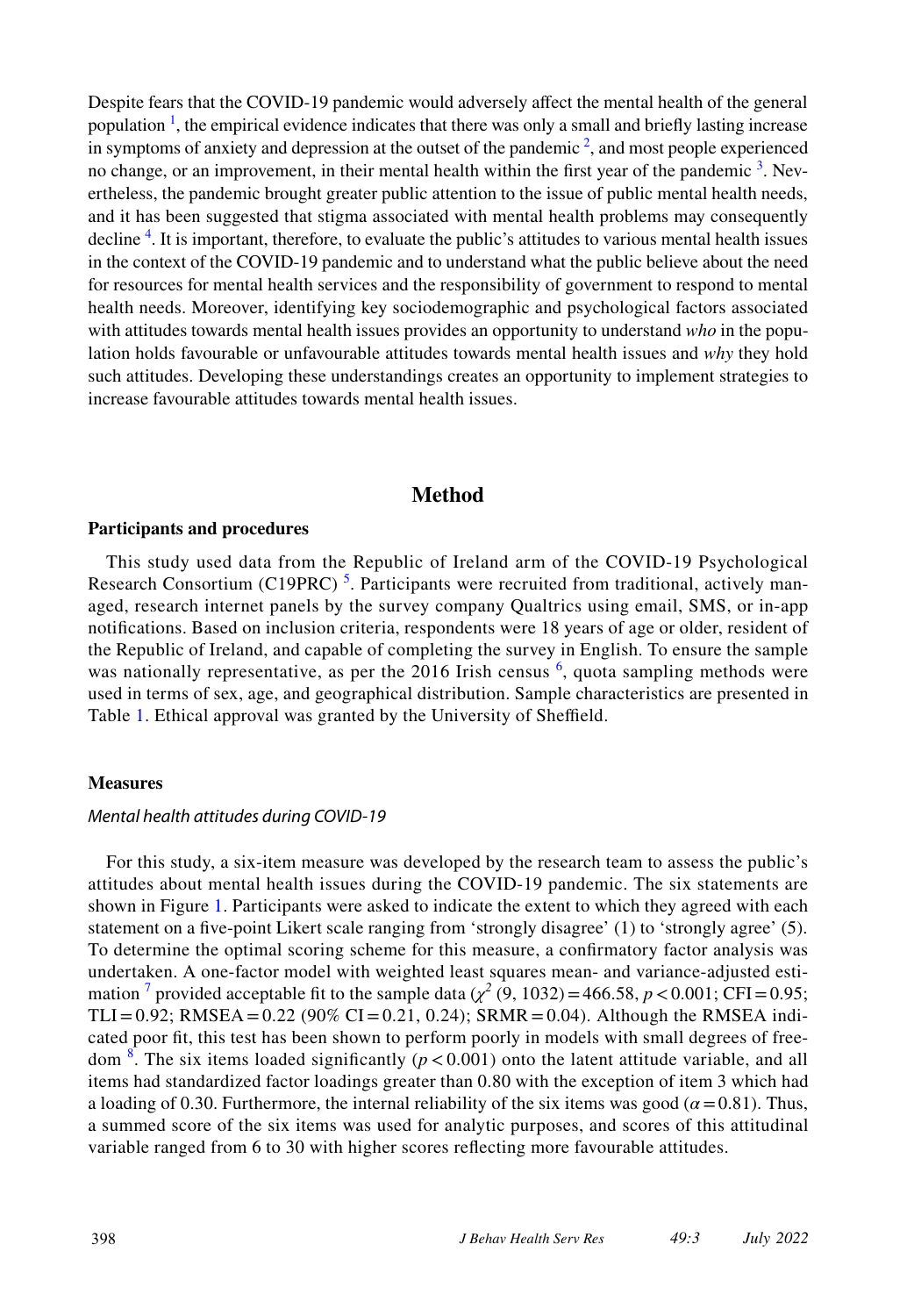|                                                          | $\boldsymbol{n}$           | %        |
|----------------------------------------------------------|----------------------------|----------|
| Age                                                      | $M = 44.86$ , $SD = 15.74$ |          |
| <b>Sex</b>                                               |                            |          |
| Male                                                     | 493                        | 47.8     |
| Female                                                   | 536                        | 51.9     |
| Born in the Republic of Ireland                          |                            |          |
| Yes                                                      | 739                        | 71.6     |
| <b>Living location</b>                                   |                            |          |
| City                                                     | 209                        | 20.3     |
| Suburb                                                   | 221                        | 21.4     |
| Town                                                     | 294                        | 28.5     |
| Rural                                                    | 308                        | 29.8     |
| <b>Highest educational attainment</b>                    |                            |          |
| No qualification                                         | 15                         | 1.5      |
| Completed Junior/Inter cert                              | 63                         | 6.1      |
| Completed Leaving Cert                                   | 221                        | 21.4     |
| Undergraduate degree                                     | 229                        | 22.2     |
| Postgraduate degree                                      | 204                        | 19.8     |
| Other qualifications                                     | 21                         | 2.0      |
| Technical qualification                                  | 122                        | 11.8     |
| <b>Religion</b>                                          |                            |          |
| Atheist                                                  | 150                        | 14.5     |
| Agnostic                                                 | 66                         | 6.4      |
| Christian                                                | 748                        | 72.5     |
| Muslim                                                   | 17                         | 1.6      |
| Jewish                                                   | $\mathbf{1}$               | 0.1      |
| <b>Buddhist</b>                                          | 6                          | 0.6      |
| Sikh                                                     | 1                          | 0.1      |
| Other                                                    | 43                         | 4.2      |
| 2019 income                                              |                            |          |
| €0-19,999                                                | 256                        | 24.6     |
| €20,000-29,999                                           | 222                        | 21.3     |
| €30,000-39,999                                           | 203                        | 19.5     |
| €40,000-49,999                                           | 132                        | 12.7     |
| $€50,000$ or more                                        | 228                        | 21.8     |
| First preference party vote in the 2020 general election |                            |          |
| Fine Gael                                                | 172                        | 16.7     |
| Fianna Fáil                                              | 122                        | $11.8\,$ |
| Sinn Féin                                                | 204                        | 19.8     |
| <b>Green Party</b>                                       | 63                         | 6.1      |
| Labour                                                   | 37                         | 3.6      |

<span id="page-2-0"></span>**Table 1** Sociodemographic characteristics of the sample  $(N=1,032)$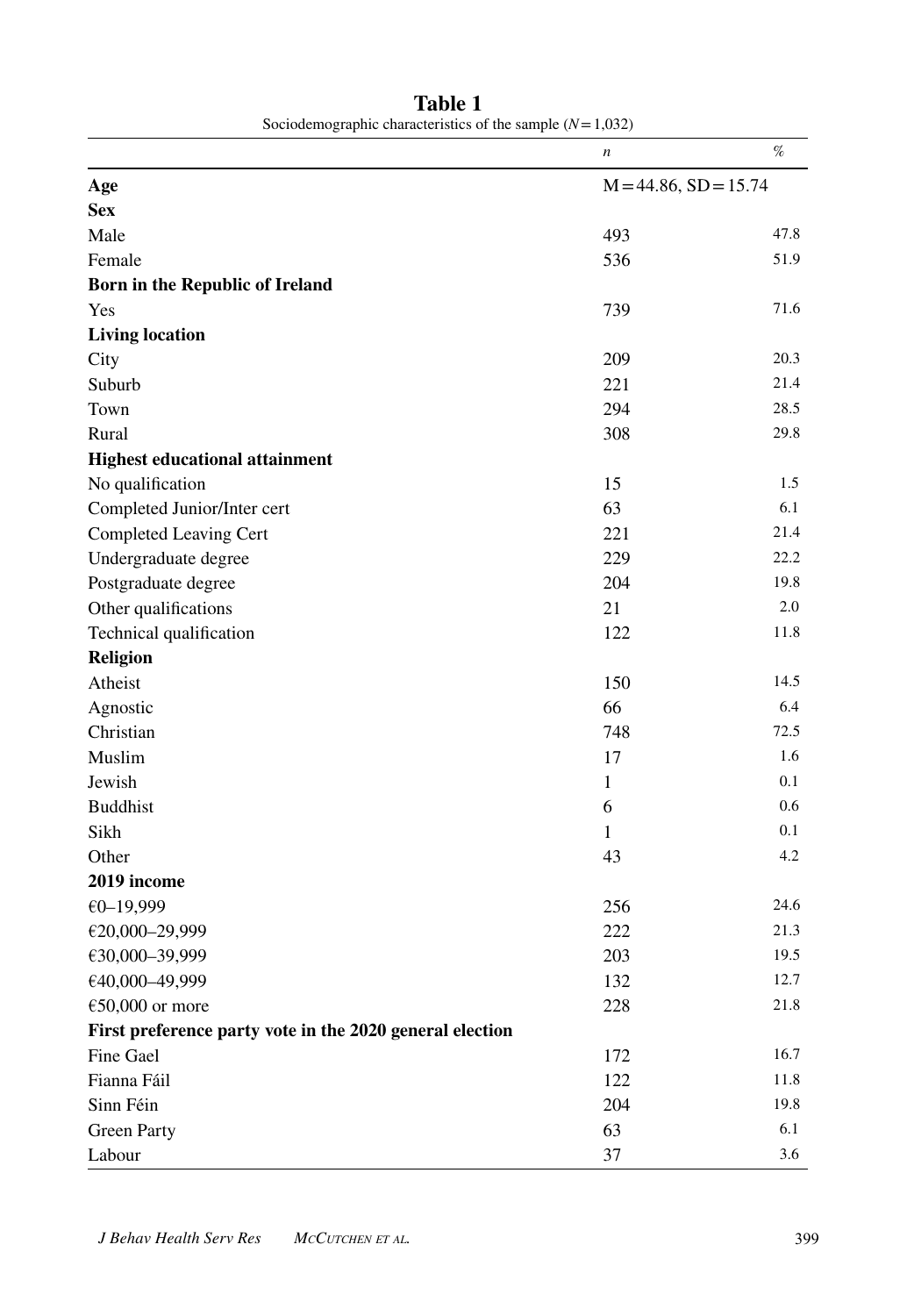# **Table 1**

(continued)

|                                                            | $\boldsymbol{n}$ | %    |
|------------------------------------------------------------|------------------|------|
| Social Democrats                                           | 19               | 1.8  |
| Solidarity/People Before Profit                            | 18               | 1.7  |
| Aontú                                                      | 8                | 0.8  |
| Independent                                                | 72               | 7.0  |
| Did not vote                                               | 240              | 23.3 |
| Ineligible because too young                               | 9                | 0.9  |
| Ineligible because not an Irish citizen or resident        | 68               | 6.6  |
| <b>Mental health treatment history</b>                     |                  |      |
| Never received treatment for a mental health problem       | 729              | 70.6 |
| Received treatment for a mental health problem in the past | 231              | 22.4 |
| Currently receiving treatment for a mental health problem  | 72               | 7.0  |

## *Sociodemographic variables*

Eight sociodemographic variables were assessed including age, sex  $(0)$  = male, 1 = female), nationality  $(0=Irish, 1=non-Irish)$ , urbanicity  $(0=non-city \dquad multiplication)$ ,  $(1=city \dquad(-1)^{1/2})$ , highest educational achievement  $(0=$  post-secondary level,  $1=$  secondary level or less), religious identification  $(0=$ atheist/agnostic, 1 = any religion), annual income  $(0=$ less than  $\epsilon$ 20,000, 1 =  $\epsilon$ 20,000–29,999,  $2 = \text{\textsterling}30,000-39,999, 3 = \text{\textsterling}40,000-49,999, 4 = \text{\textsterling}50,000$  or more), current or past mental health treatment (0=no, 1=yes), and voted in the 2020 general election (0=yes, 1=no).

## *Psychological variables*

*Internalizing distress* A summed score of symptoms of posttraumatic stress disorder, major depression, and generalized anxiety was used to represent *internalizing distress*. The six-item International Trauma Questionnaire (ITQ)<sup>[9](#page-8-6)</sup>, the Patient Health Questionnaire-9 (PHQ-9)<sup>[10](#page-8-7)</sup>, and the Generalized Anxiety Disorder 7-item Scale (GAD-7)  $^{11}$  were used to measure the respective indicators of internalizing distress. Scores range from 0 to 72 with higher scores refecting higher levels of distress. The internal reliability of the scale scores (i.e. the 22 items from the measures) was excellent ( $\alpha$  = 0.96).

*Identification with others* The nine-item Identification with all Humanity Scale (IWAHS)<sup>12</sup> asks participants to indicate how much they identify with people in their community, from Ireland, and all humans everywhere. The response scale ranged from 'not at all' (1) to 'very much' (5), and higher scores refect greater identifcation with others. The internal reliability of the IWAHS scores in this sample was excellent  $(\alpha = 0.93)$ .

*Personality traits* The Big-Five Inventory (BFI) <sup>[13](#page-8-10)</sup> measures the five personality traits of openness, conscientiousness, extraversion, agreeableness, and neuroticism with two items on a fve-point Likert scale ranging from 'strongly disagree' (1) to 'strongly agree' (5). Higher scores refect higher levels of each trait. The BFI has been shown to produce scores with good reliability and validity. <sup>[14](#page-8-11)</sup>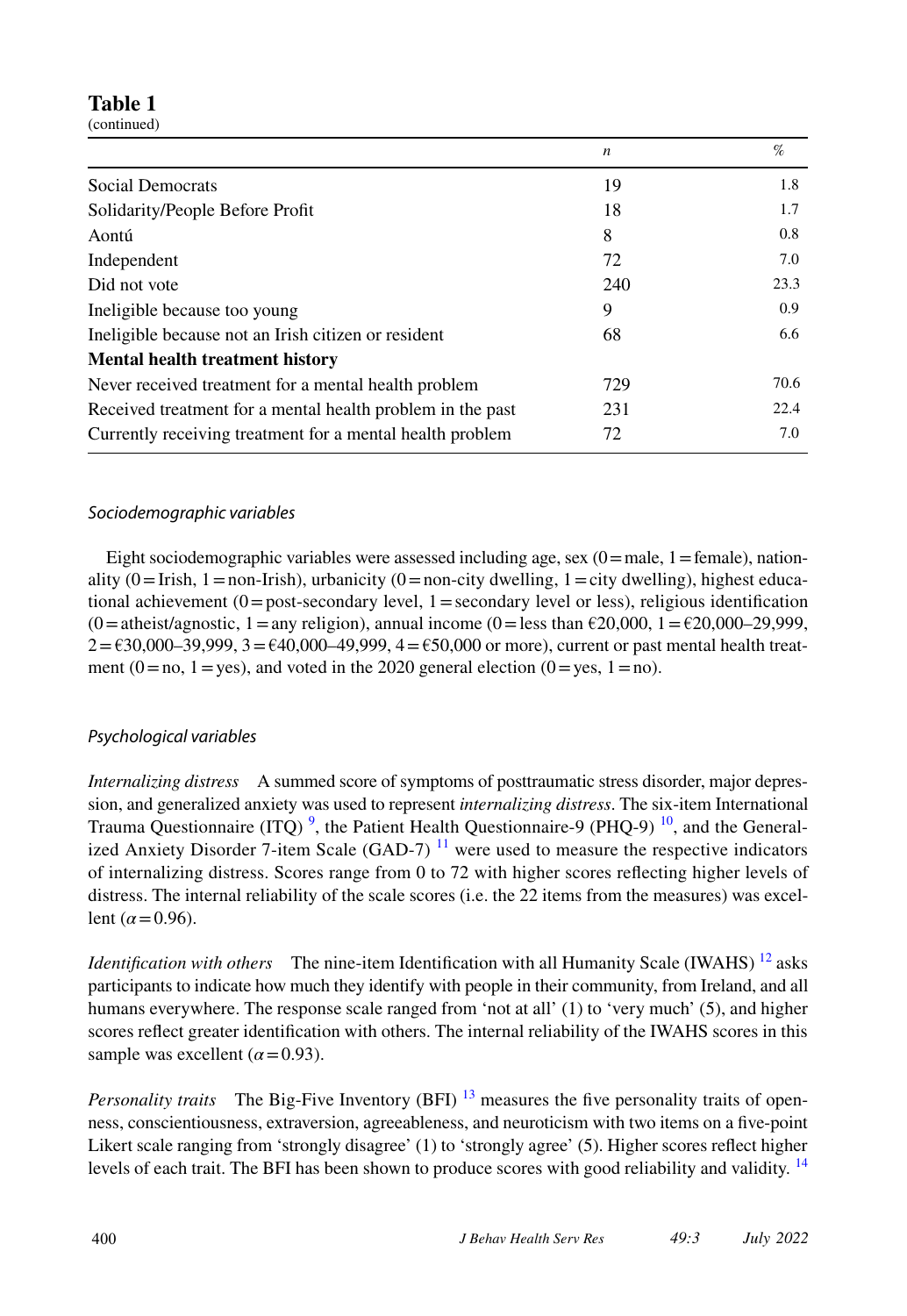

<span id="page-4-0"></span>Public attitudes towards mental health issues in Ireland during the COVID-19 pandemic Public attitudes towards mental health issues in Ireland during the COVID-19 pandemic **Figure 1**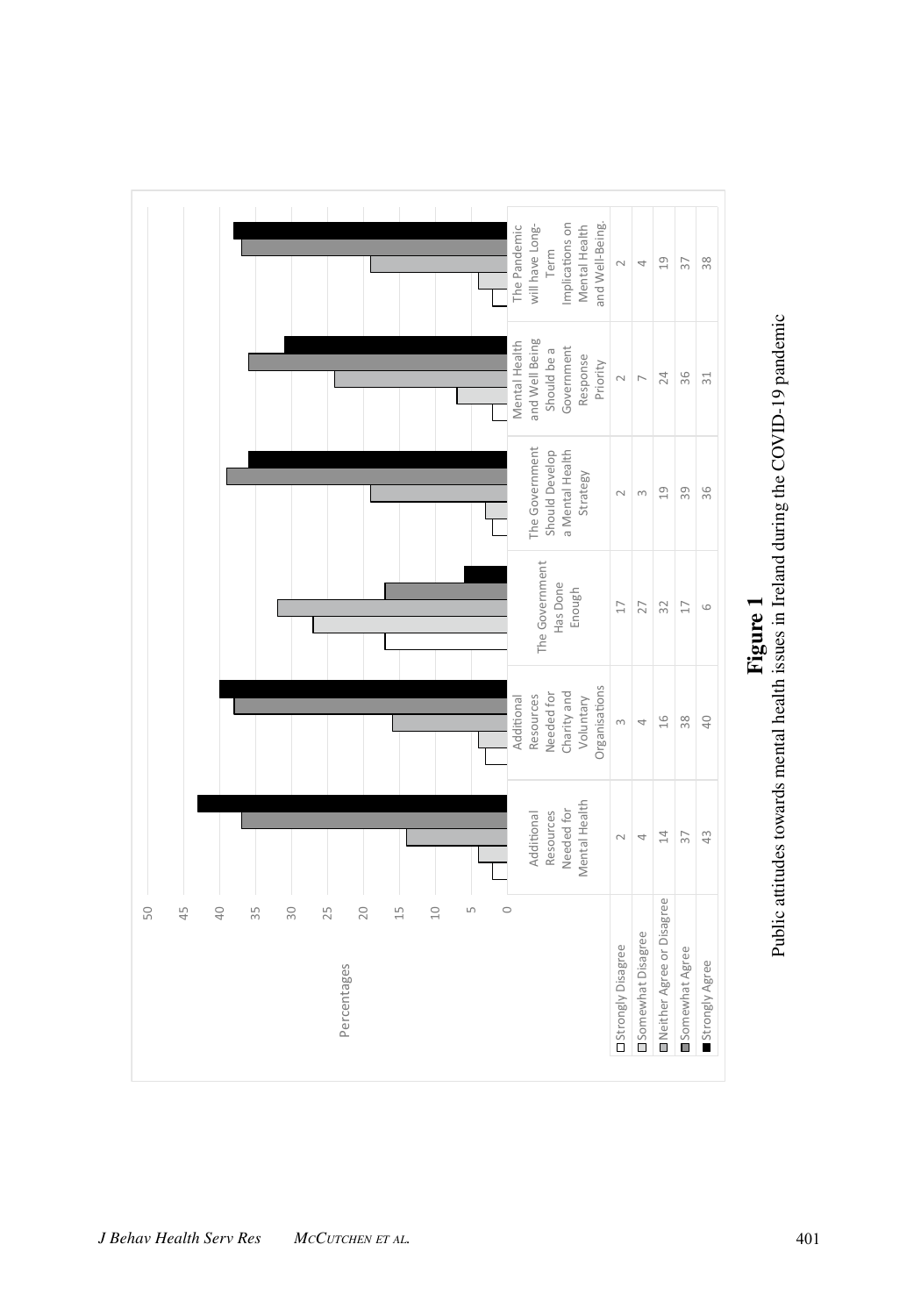Since the BFI uses two items per trait, it was not possible to produce meaningful internal reliability estimates in this sample.

*Internal locus of control* The three-item 'Internal' subscale of the Locus of Control Scale [13](#page-8-10) was used. The questions were answered on a seven-point Likert scale ranging from 'strongly disagree' (1) to 'strongly agree' (7), and higher scores refect higher levels of internal locus of control. The internal reliability of the scale score in this sample was good ( $\alpha$ =0.77).

*Death anxiety* Death anxiety was measured using the 17-item Death Anxiety Inventory. [15](#page-8-12) Responses are based on a fve-point Likert scale ranging from 'totally disagree' (1) to 'totally agree' (5). Death anxiety scores range from 17 to 85 with higher scores refecting higher levels of death anxiety. The internal reliability of the scale scores in this sample was excellent ( $\alpha$ =0.92).

*Resilience* Resilience was measured using the Brief Resilience Scale [16](#page-8-13) which includes six items answered on a fve-point Likert scale ranging from 'strongly disagree' (1) to 'strongly agree' (5). Higher scores refect higher levels of resilience, and the internal reliability of the scale scores in this samples was acceptable  $(\alpha = 0.69)$ .

#### **Data analysis**

Descriptive statistics were calculated to determine what proportion of the sample agreed/disagreed with the six statements relating to mental health issues in Ireland. Hierarchical multiple regression analysis was used to identify the sociodemographic and psychological factors that were uniquely associated with mental health attitudes. The nine sociodemographic variables were added to the model in block 1, and the ten psychological variables were added in block 2.

## **Results**

The proportion of people who agreed/disagreed with the six attitudinal statements is presented in Figure [1](#page-4-0). The majority 'somewhat' or 'strongly' agreed that additional resources were needed for mental health services (80%) and for charity/voluntary organizations (78%); that the government should have a strategy to address mental health issues post-pandemic (75%) and should make mental health a priority in their COVID-19 pandemic response (67%); and that the pandemic will have long-term implications for the mental health of the nation (75%). Only 23% of people 'somewhat' or 'strongly' agreed that the government had done enough to address the mental health impact of the pandemic.

The frst step of hierarchical multiple regression explained 6% of the variance in mental health attitudes  $(F(9, 945)=6.73, p<0.001)$ . Current or past mental health treatment, older age, and being born in Ireland were signifcantly associated with favourable mental health attitudes. The introduction of psychological variables in block 2 of the model explained an additional 11% of variance in attitudes ( $R^2$  change = 0.11; *F* (10, 935) = 12.21, *p* < 0.001), and the model as a whole explained 17% of variance in mental health attitudes  $(F (19, 935) = 9.99, p < 0.001)$ . Older age and having a history of mental health treatment remained statistically associated with favourable mental health attitudes. The strongest correlate of favourable mental health attitudes was having higher levels of identifcation with others. Several other psychological factors were signifcantly correlated with favourable mental health attitudes including higher levels of internalizing distress, higher levels of internal locus of control, higher levels of conscientiousness, and lower levels of death anxiety (see Table [2](#page-6-0) for full results).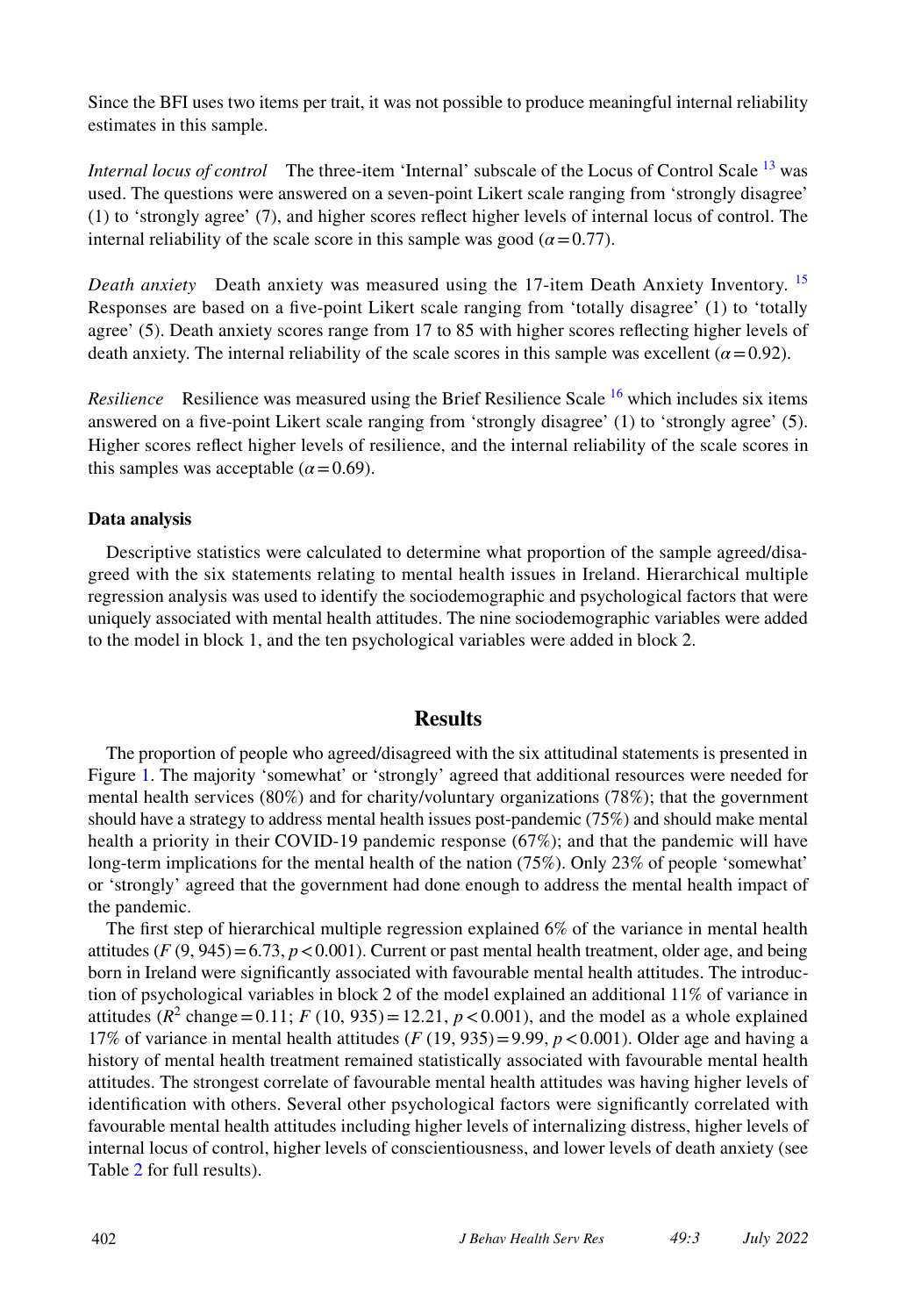|                                 | Block 1   | Block 2   |
|---------------------------------|-----------|-----------|
|                                 | $\beta$   | $\beta$   |
| Sociodemographic variables      |           |           |
| Age                             | $0.10**$  | $0.12***$ |
| Females                         | $0.07*$   | 0.03      |
| Non-Irish born                  | $-0.09**$ | $-0.08$   |
| City dwelling                   | $-0.05$   | $-0.04$   |
| Secondary education             | 0.04      | 0.03      |
| Religious identification        | $-0.01$   | $-0.02$   |
| Income level                    | $-0.03$   | $-0.02$   |
| Voter                           | $-0.06$   | $-0.05$   |
| Mental health treatment history | $0.15***$ | $0.10***$ |
| <b>Psychological variables</b>  |           |           |
| Internalizing distress          |           | $0.15***$ |
| Identification with others      |           | $0.25***$ |
| Internal locus of control       |           | $0.09**$  |
| Openness                        |           | 0.05      |
| Conscientiousness               |           | $0.10**$  |
| Extroversion                    |           | $-0.04$   |
| Agreeableness                   |           | 0.03      |
| Neuroticism                     |           | 0.04      |
| Death anxiety                   |           | $-0.11**$ |
| Resilience                      |           | 0.00      |

<span id="page-6-0"></span>**Table 2** Hierarchical multiple regression analysis of mental health attitudes during the COVID-19 pandemic

 $\beta$ , standardized regression coefficient; \* $p < .05$ , \*\* $p < .01$ , \*\*\* $p < .001$ 

#### **Discussion**

The results show that a majority of Irish adults believed that mental health would be impacted by the COVID-19 pandemic, that the government had not done enough to address the impact of the pandemic on public mental health at the time of the survey, and that additional resources would be needed post-pandemic. These results are in line with the Mental Health Reform's 2018 report regarding the public's attitudes towards investing in mental health services. It was reported that 84% of people believed that too little focus was placed on mental health and was the highest of the six health problems measured (i.e. scoliosis, life-limiting conditions, cancer, alcohol misuse, and obesity). While only 23% of respondents from this study somewhat or strongly agreed that the government had done enough to address mental health issues due to the COVID-19 pandemic, 32% neither agreed nor disagreed, leaving 44% that somewhat or strongly disagreed. The high percentage of those who neither agreed nor disagreed may be due to respondents being unaware of the government response at the time of the survey as it was conducted in April of 2020, which was quite early in the pandemic. However, only 9% of respondents disagreed that the government should make mental health response to COVID-19 a priority.

Regarding the *who* and *why* of holding favourable or unfavourable attitudes towards mental health issues, older age was uniquely associated with having favourable attitudes towards mental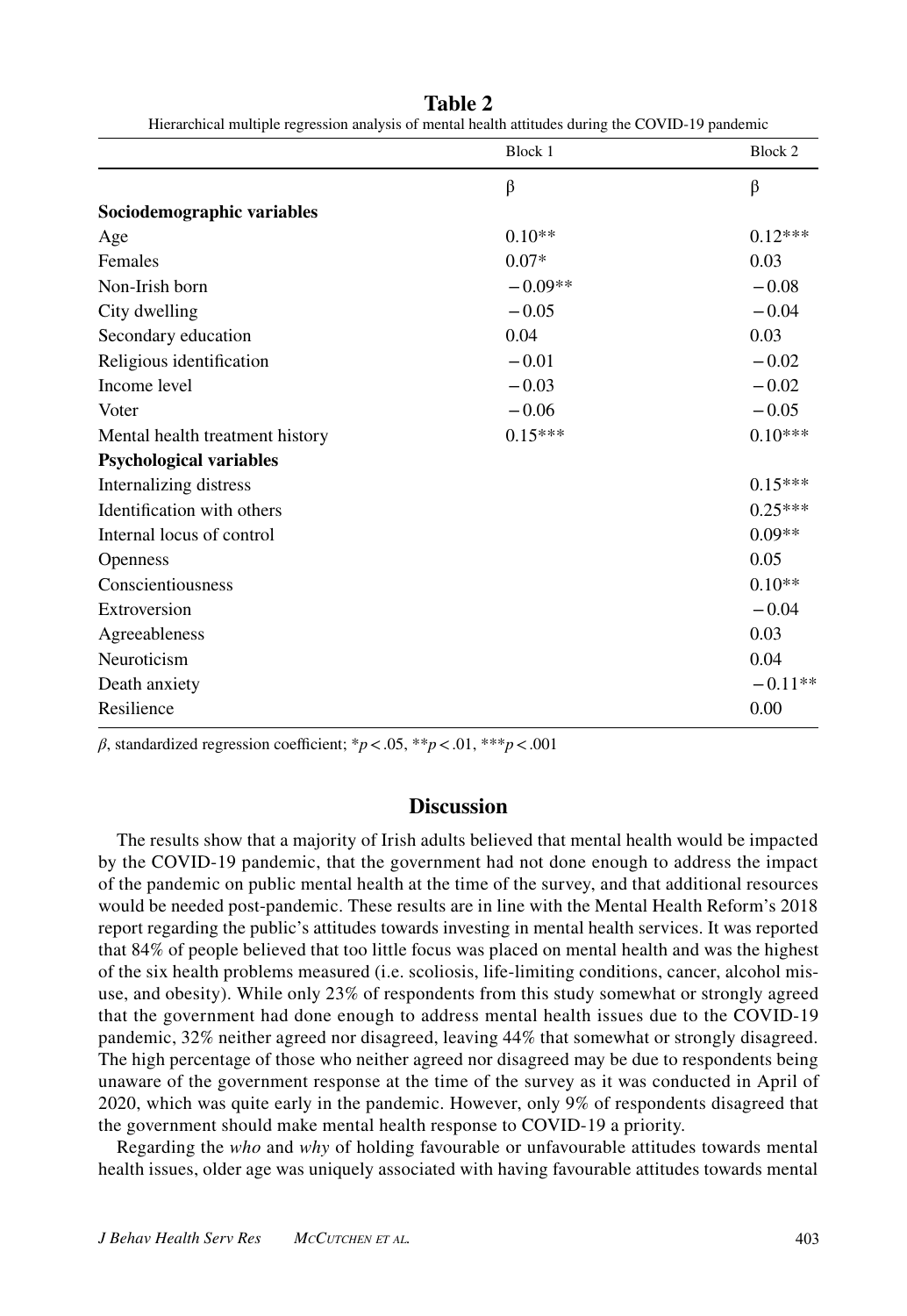health issues. Longitudinal data shows that empathy increase with age,  $^{17}$  and coupled with the fnding that greater identifcation with others was the strongest correlate of holding favourable mental health attitudes, it is highly probable that a psychological disposition towards empathy and compassion for others is central to believing that more should be done to help those in need of mental health care. Moreover, having experienced mental health treatment (current or past) and reporting higher levels of internalizing distress in the present were both uniquely associated with holding favourable mental health attitudes. It is, therefore, highly probable that experiencing mental health problems, and using mental health care services, is associated with having favourable attitudes towards mental health services. Given that mental health problems are very common in the population with approximately 45% sufering from a mental health disorder at any point in time and  $86\%$  suffering from a mental health disorder by middle age,  $^{18}$  this may help to explain the overwhelmingly positive mental health attitudes of the public. In addition, those who are more conscientious, who believe they are in control of events in their lives, and have higher levels of death anxiety were also more likely to hold favourable mental health attitudes. Younger members of the community who have not experienced mental health services would be an ideal demographic to target in order to increase favourable attitudes.

## **Implications for Behavioural Health**

There is evidence of increasingly positive attitudes towards people with mental health problems over time,  $^{19}$  $^{19}$  $^{19}$  and these findings indicate that in the context of COVID-19, the Irish public hold very favourable attitudes towards mental health issues and value greater government investment in addressing mental health needs. Additionally, when formulating and implementing strategies to increase favourable attitudes towards mental health issues, these sociodemographic and psychological features should be considered. However, evidence suggests that this group is a minority within the general population.

## **Declarations**

*Ethics Approval* The authors assert that all procedures contributing to this work comply with the ethical standards of the relevant national and institutional committee on human experimentation with the Helsinki Declaration of 1975, as revised in 2008. Informed consent was obtained, and ethical approval was provided by the Ethics Committee of the University of Shefeld (reference number 033759).

*Confict of Interest* The author POF works for a mental health charity that advocates and lobbies for improved mental health services in Ireland.

#### **References**

<span id="page-7-0"></span><sup>1.</sup> Torjesen, I. Covid-19: Mental health services must be boosted to deal with "tsunami" of cases after lockdown. *British Medical Journal,* 2020;369:m1994*.* <https://doi.org/10.1136/bmj.m1994>

<span id="page-7-1"></span><sup>2.</sup> Robinson E, Sutin AR, Daly M, et al. A systematic review and meta-analysis of longitudinal cohort studies comparing mental health before versus during the COVID-19 pandemic in 2020. *Journal of Afective Disorders.* 2022;296:567-576. [https://doi.org/10.1101/2021.](https://doi.org/10.1101/2021.03.04.21252921) [03.04.21252921](https://doi.org/10.1101/2021.03.04.21252921)